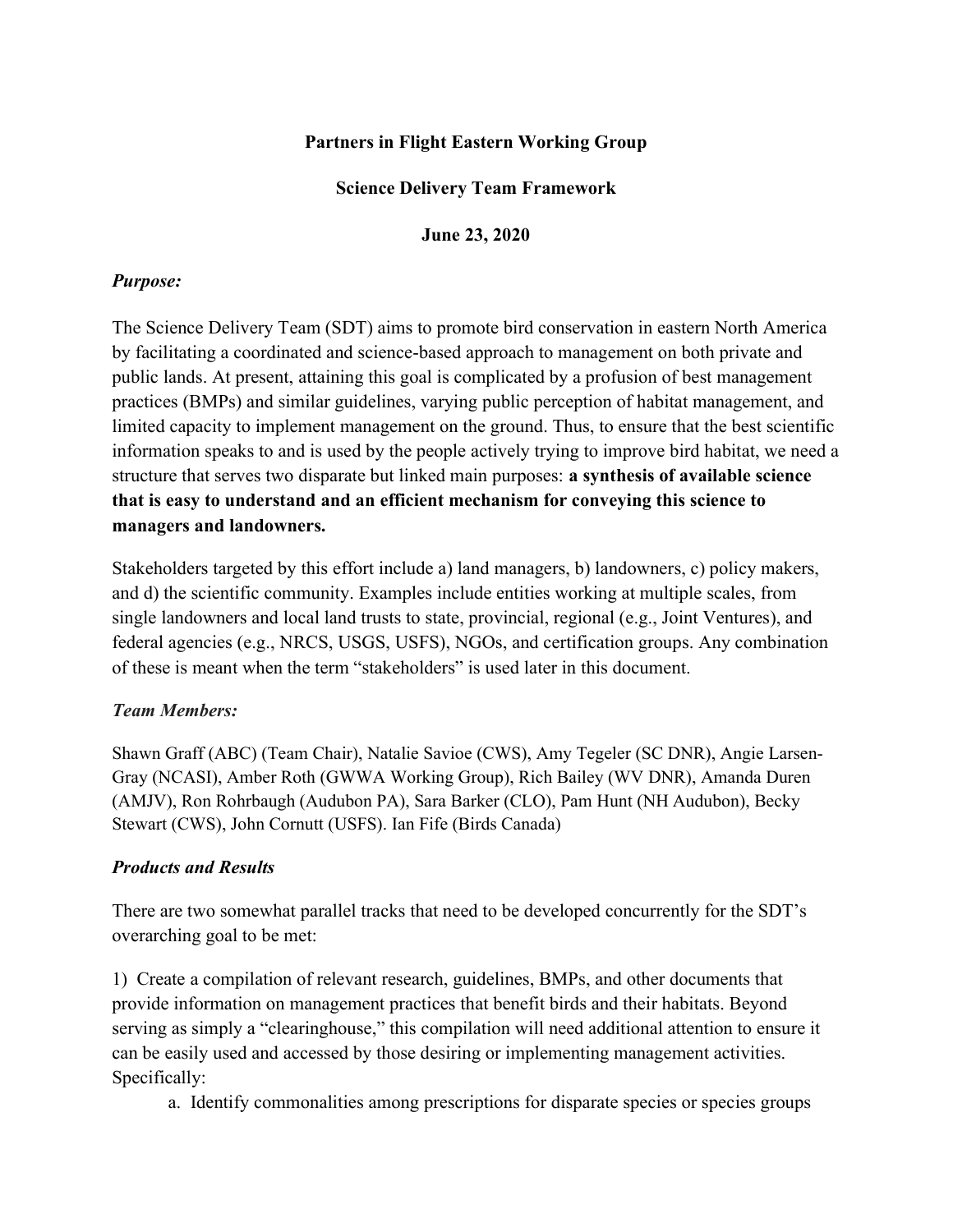- b. Identify gaps in current prescriptions (e.g., do they account for geographic variation or were they created for a specific state/province or region)
- c. To help managers reconcile potentially conflicting recommendations, identify research needs for adaptive management (this in conjunction with manager input)
- d. Make sure there is a common management language used throughout (e.g., that any forester could understand)
- e. Cross-reference materials with geography (e.g., so GWWA management doesn't happen where the species doesn't occur)
- f. Put all the above, plus underlying habitat groups (e.g., forest, shrubland, grassland) into some sort of matrix that allows for "one-stop shopping"

2) Develop an outreach and engagement strategy for key target audiences of land managers that impact migratory birds and bird habitat. This strategy should incorporate the following more specific objectives:

- a. Make landowners and managers aware of the important role that healthy bird populations can play in maintaining a healthy working landscape (e.g., birds as pollinators, as indicators of forest health, birds as pest control from various insect outbreaks) and the economic benefits of maintaining bird diversity that supports this health.
- b. Make landowners aware of potential tools to assist in managing the working landscape and in helping them comply with regulations, guidelines, and certification standards. Work directly with industry (forestry, agriculture) to address their needs and questions related to competing priorities, multi-species approaches, different management scales etc.
- c. Introduce the "BMP" compilation (Item 1, above) and explain how to use it
- d. Include a mechanism to incorporate recognition of additional landowner objectives (e.g., timber or hay income) if birds are not their only concern
- e. Acknowledge the need for outreach to non-target audiences (general public) and make the team's products available to partners working more directly with those audiences.

3) Identify financial and technical assistance programs to support landowners and managers when making smart decisions about their management practices with birds in mind.

- a. Identify technical assistance resources, programs, and networks for managers and landowners (e.g., NRCS, USGS, Joint Ventures, easements, etc.)
- b. Summarize potential sources of funds (e.g., NRCS) that might facilitate management actions.
- c. Make connections with federal assistance programs like the Farm Bill
- d. Summarize certification programs that may provide further incentives to bird-friendly habitat management (e.g., SFI, FSC, Tree Farm program)

Process: